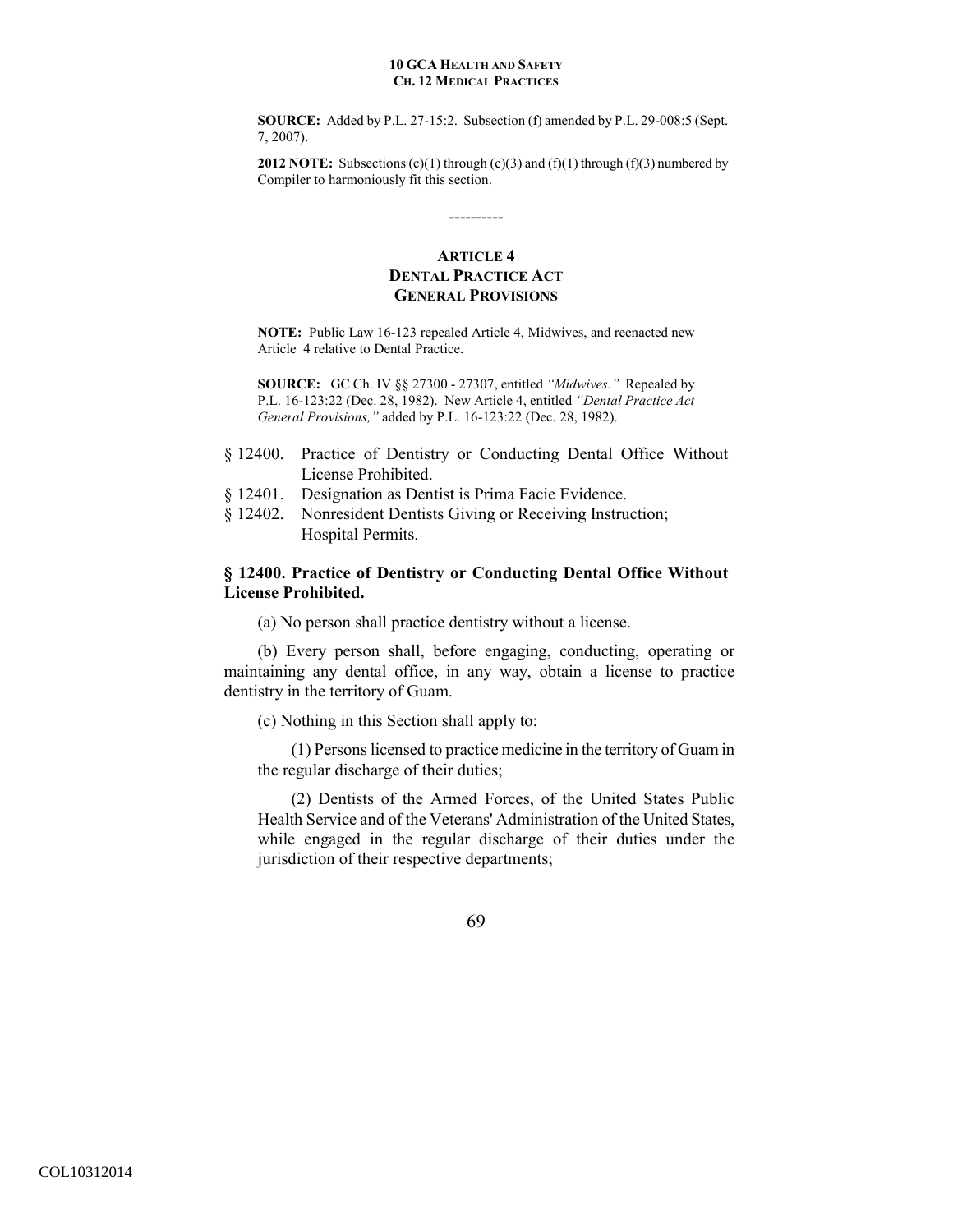(3) Any person performing services relating to anesthesia under the personal direction of a licensed dentist;

(4) Any person engaging in any of the acts enumerated in this Section to or upon themselves as the patient; and

(5) A dental assistant, auxiliary or hygienist performing services under the personal direction of a licensed dentist in accordance with the rules and regulations adopted by the Board.

# **§ 12401. Designation as Dentist is Prima Facie Evidence.**

 If any person appends the letters 'D.D.S.' or 'D.M.D.'or word 'Dentist' to their name, in any way, for advertising, or upon any door or sign, or causes either of the same to be done, it is prima facie evidence that such person is engaged in the practice of dentistry and subject to the regulations and penalties of this Article.

# **§ 12402. Nonresident Dentists Giving or Receiving Instruction; Hospital Permits**.

 If a reputable and duly licensed practitioner in dentistry of another U.S. jurisdiction is asked to appear and demonstrate, receive or give instruction in the practice of dentistry before any qualified dental college or dental organization or dental study group recognized by the Board, the secretary of the Board shall issue on written request of an authorized officer of such college or dental organization or dental study group, without fee, a permit for such purpose. A permit shall be issued upon such terms as the Board shall prescribe.

### **LICENSING**

----------

- § 12410. Application for License; Qualifications of Applicants; Examination Fees.
- § 12411. Scope and Conduct of Examination; National Board of Dental Examiners Certificate in Lieu of a Guam Written Examination.
- § 12412. Reexamination of Applicants; Fees.
- § 12413. Registration; Issuance of Certificates.
- § 12414. Replacement of Lost Certificates.
- § 12415. Annual License Fee.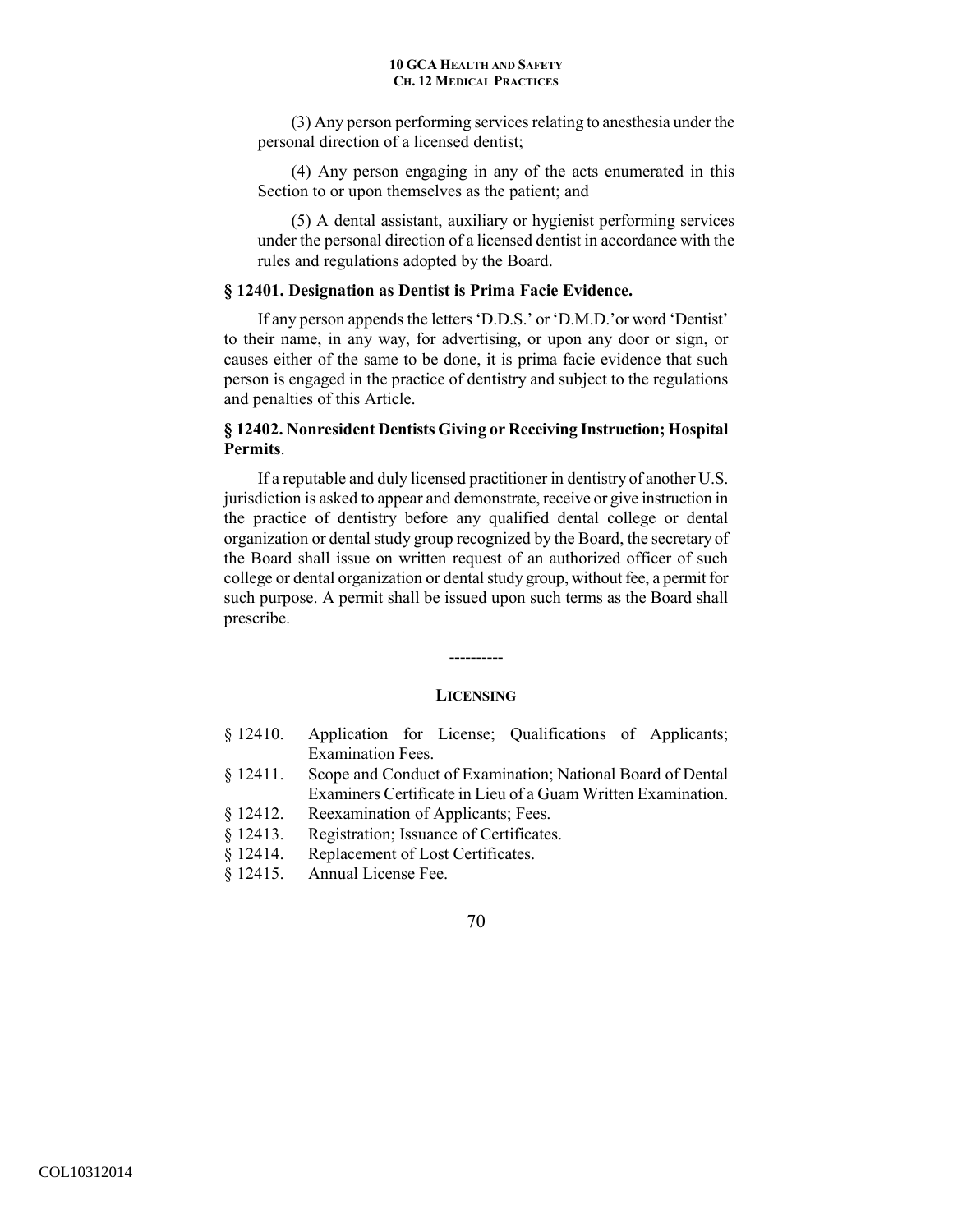- § 12416. Failure to Make Annual Renewal Payment.
- § 12417. Grounds for Suspension or Revocation of Licenses.
- § 12418. Hearing Procedure; Cancellation of License.
- § 12419. Prohibited Practices.

# **§ 12410. Application for License; Qualifications of Applicants; Examination Fees.**

 (a) Any person desiring to practice dentistry in this Territory shall file his name, together with an application for examination, with the Board at least sixty (60) days before the date set for the beginning of the examination.

(b) At the time of making one's application, the applicant shall:

(1) pay to the Board the required examination fee;

(2) furnish the Board with evidence satisfactory to the Board of details of any felony convictions recorded in any police records or disciplinary proceedings by any government or dental organization; and

(3) (A) Present to the Board a diploma or evidence satisfactory to the Board of having graduated from a U.S. dental school or college which has been approved by the Board and accredited by the American Dental Association (ADA); or

(B) if a foreign dental graduate evidence of satisfactory completion of a two (2) year rotating dental internship through a U.S. accredited hospital or university or an American Dental Association (ADA) accredited dental specialty training program.

(c) If an applicant has been in practice in any U.S. jurisdiction, he shall furnish an affidavit from the secretary of the Board of Dental Examiners or similar body of such jurisdiction or jurisdictions that he has been engaged in the legal and reputable practice of dentistry in such jurisdiction or jurisdictions for the five (5) years immediately preceding, unless the applicant graduated from a dental college less than five (5) years previously, in which case the affidavit shall cover the period since graduation.

(d) The Board may refuse to issue a license to a person for any cause that would authorize suspension or revocation of a license under § 12417 of this Chapter.

(e) Examination fees shall be established by the Board. Examination fees paid shall not be refunded.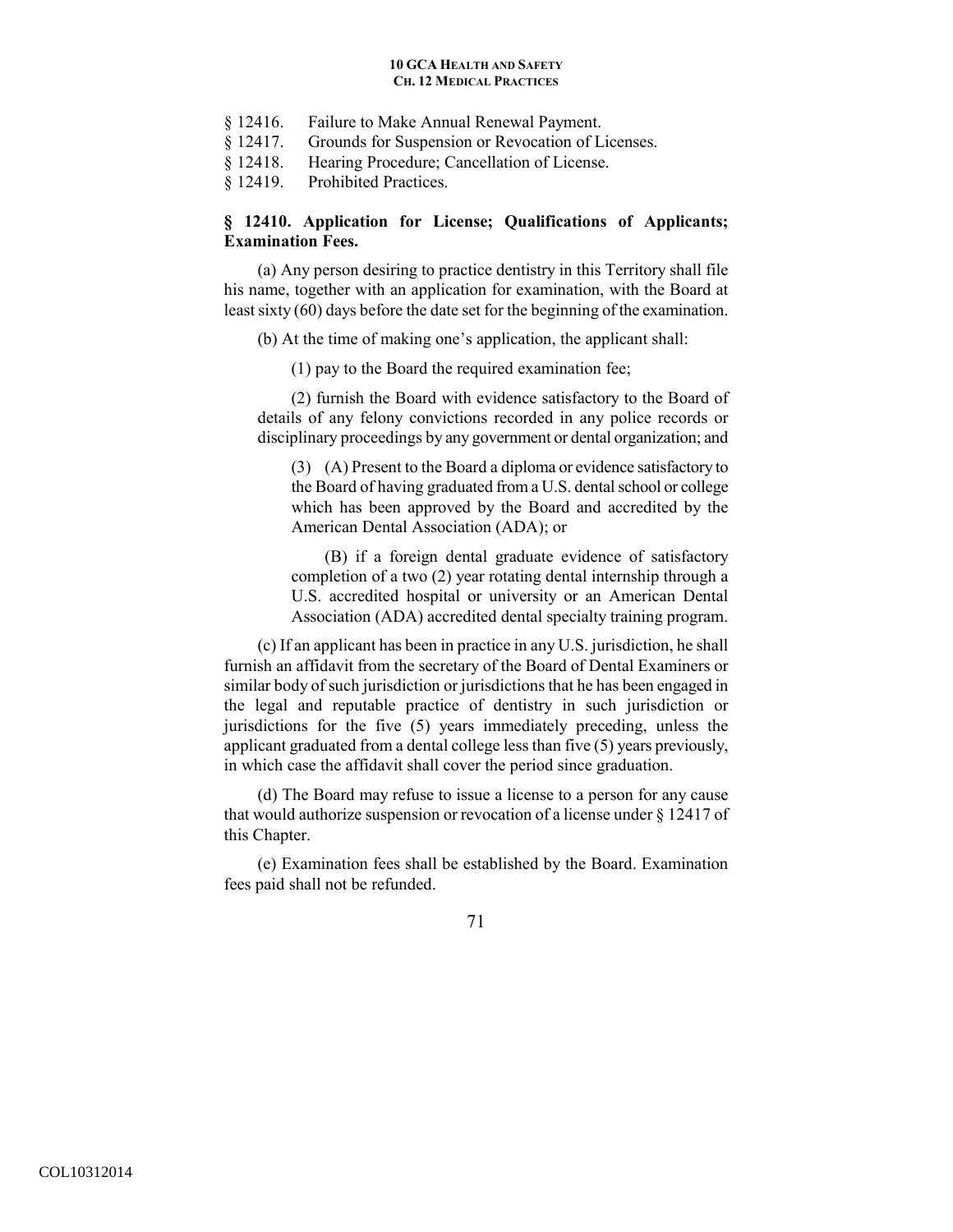**2013 NOTE:** Pursuant to the authority granted by 1 GCA § 1606, numbers and/or letters in subsection (b)(3) were altered to adhere to the Compiler's alpha-numeric scheme..

# **§ 12411. Scope and Conduct of Examination; National Board of Dental Examiners Certificate in Lieu of a Guam Written Examination**.

 (a) The examination shall be prepared and administered by the Board. The examination shall be elementary and practical in character but sufficiently thorough to test the fitness of the applicant to practice dentistry. It shall include, written in the English language, questions on subjects pertaining to dental science. The written examination shall be in addition to an oral examination and interview. Demonstrations of the applicant's diagnostic and clinical skill may be required at the discretion of the Board. The examination shall be conducted under oath or affirmation before the Board, and any member of the Board may administer the necessary oath or affirmation.

(b) A certificate of the National Board of Dental Examiners may be accepted by the Board in lieu of the written portion of the examination.

# **§ 12412. Reexamination of Applicants; Fees.**

 (a) Any person failing to pass his first examination may apply for a second or third examination at a subsequent time. A reexamination fee shall be submitted to the Board at least forty- five (45) days before each such examination. If the applicant fails to pass the third examination for the practice of general dentistry, he will not be permitted to take any further examination until he has attended and successfully passed the examinations of the senior year of a dental college approved by the Board.

(b) Reexamination fees shall be set by the Board and are not refundable.

# **§ 12413. Registration; Issuance of Certificates.**

 (a) A person successfully passing the examination and who otherwise qualifies under the provisions of this Article and rules and regulations promulgated by the Board shall be registered as a licensed dentist in the Board register and shall also receive a certificate signed by the president and secretary of the Board, in substantially the following form:

This is to certify that is hereby licensed to practice dentistry in the territory of Guam. Dated at  $\qquad \qquad$ this  $\_\_\_\_\$  day of  $\_\_\_\_\_\$  19  $\_\_\_\$ .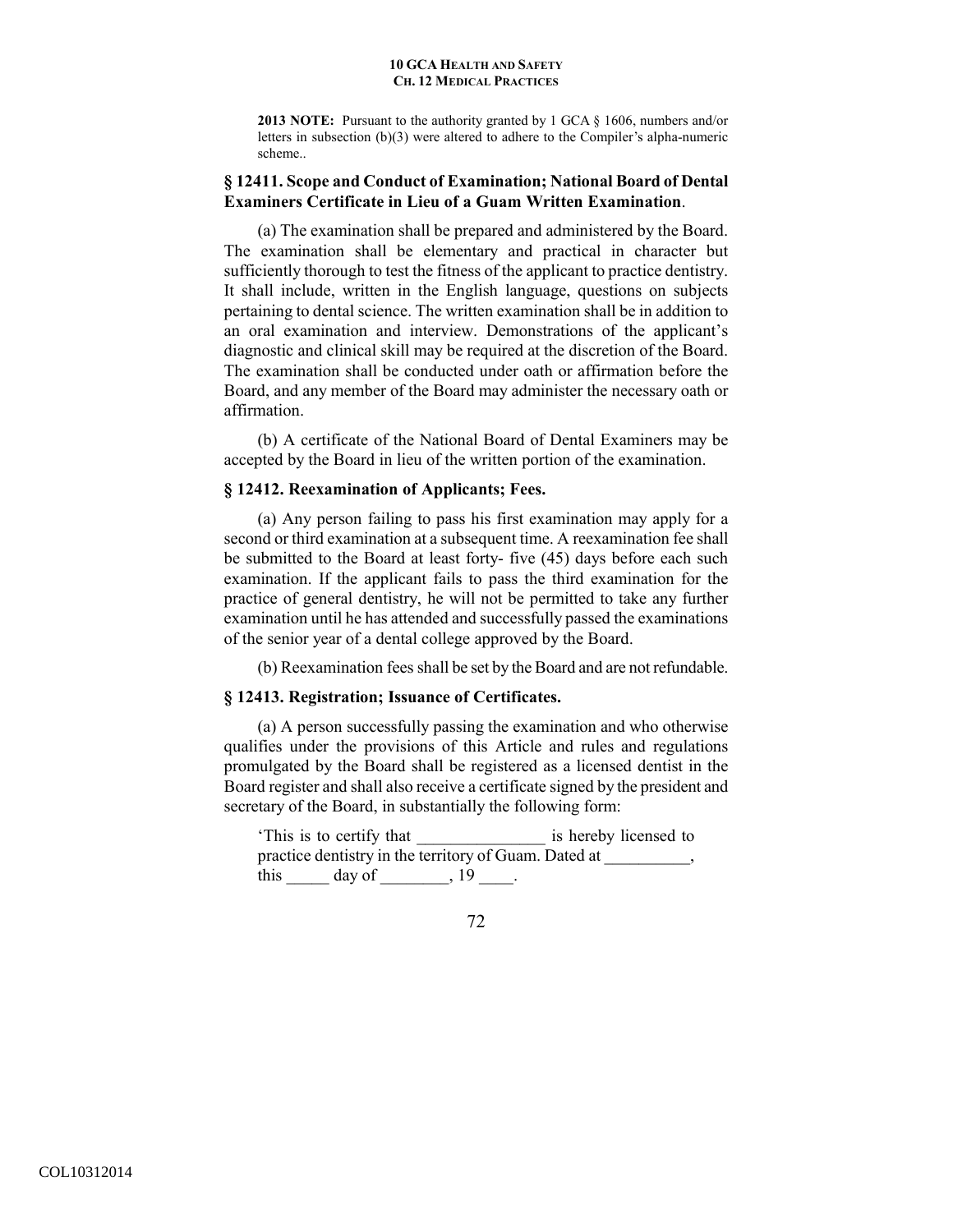Expiration Date:

(b) The certificate entitles the holder thereof to practice dentistry in the territory of Guam in accordance with the rules of the Board if the annual license fee has been paid.

### **§ 12414. Replacement of Lost Certificates.**

 The Board shall upon satisfactory proof of the loss of any certificate issued under this Article, issue a new certificate in place thereof.

## **§ 12415. Annual License Fee.**

 (a) Every licensed dentist shall pay by September 30 of each year, an annual license fee to the Board. The license fee shall be established by the Board.

(b) Every dentist shall keep the Board advised within thirty (30) days of any change of address or status.

### **§ 12416. Failure to Make Annual Renewal Payment.**

 If a licensee defaults in payment of the annual fee, his license shall be revoked by the Board upon twenty (20) days notice given to the licensee at the time and place of considering such revocation. A certified letter addressed to the last-known address of the licensee failing to comply with the requirements shall be sufficient notice. Any license so revoked may be reinstated within five (5) years after the date of revocation upon payment to the Board of all unpaid fees plus penalties and upon furnishing satisfactory evidence to the Board of operative competence, continued good character and good standing with the applicable regulatory agency of any jurisdiction in which the applicant has engaged in the active practice of dentistry since the last payment of the annual fee to Guam. But no license shall be revoked for nonpayment if the licensee so notified pays, before or at the time of such consideration, the fee required and a delinquency fee.

### **§ 12417. Grounds for Suspension or Revocation of Licenses.**

 (a) The Board may discipline any person licensed to practice dentistry in this Territory for any of the following causes:

(1) Conviction of any felony for which the court could impose a sentence of imprisonment in a penal institution. The record of conviction or a certified copy thereof, certified by the clerk of the court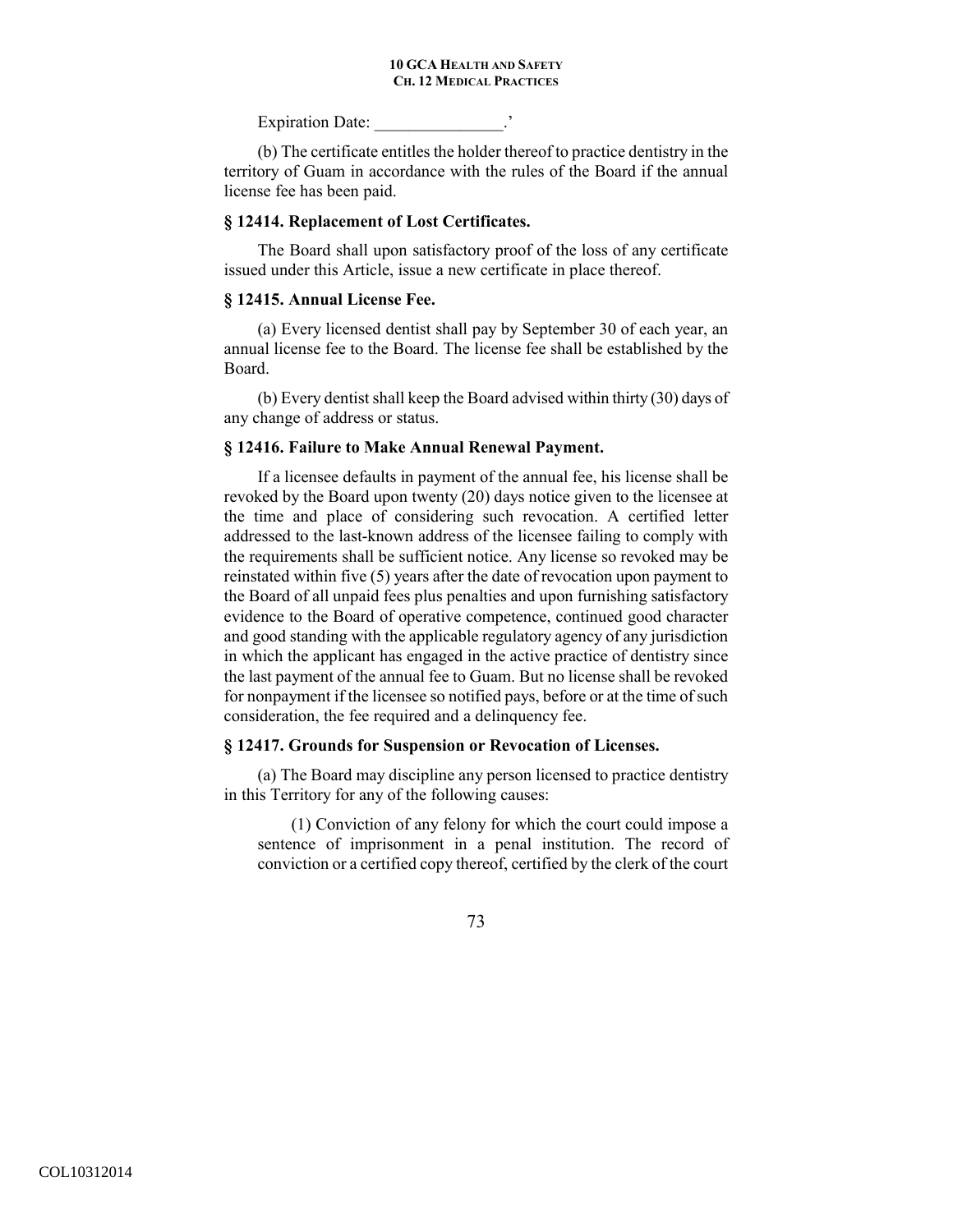or by the judge in whose court the conviction was entered, is conclusive evidence of the conviction;

(2) Renting or loaning to any person his license or diploma to be used as a license or diploma of such person; and

(3) Unprofessional conduct, or for gross ignorance, incompetence or inefficiency in the practice of dentistry.

(b) Unprofessional conduct as used in this Article includes but is not limited to the following:

(1) Obtaining any fee by fraud or misrepresentation;

(2) Wilfully betraying confidences involved in the patient-dentist relationship;

(3) Employing, aiding, abetting or permitting any unlicensed person to practice dentistry;

(4) Making use of any statements of a character tending to deceive or mislead the public, or which are untruthful;

(5) Statements claiming professional superiority or the performance of professional services in a superior manner;

(6) Advertising to guarantee any dental service, or to perform any dental operation painlessly;

(7) Mental incompetence;

(8) Advanced physical disability impairing the licensee's ability to carry out his functions;

(9) Personal habitual or excessive use of intoxicants or controlled substances; and

(10) Prescribing or dispensing drugs not in the scope of dentistry.

(c) The proceedings under this Section may be taken by the Board from the matters within its knowledge, or may be taken upon the information of another, but if the informant is a member of the Board, the other members of the Board shall constitute the Board for the purpose of hearing the charges.

(d) In determining what constitutes 'gross ignorance, incompetence or inefficiency in his profession' within the meaning of Paragraph (3) of Subsection (a) of this Section, the Board may take into account all relevant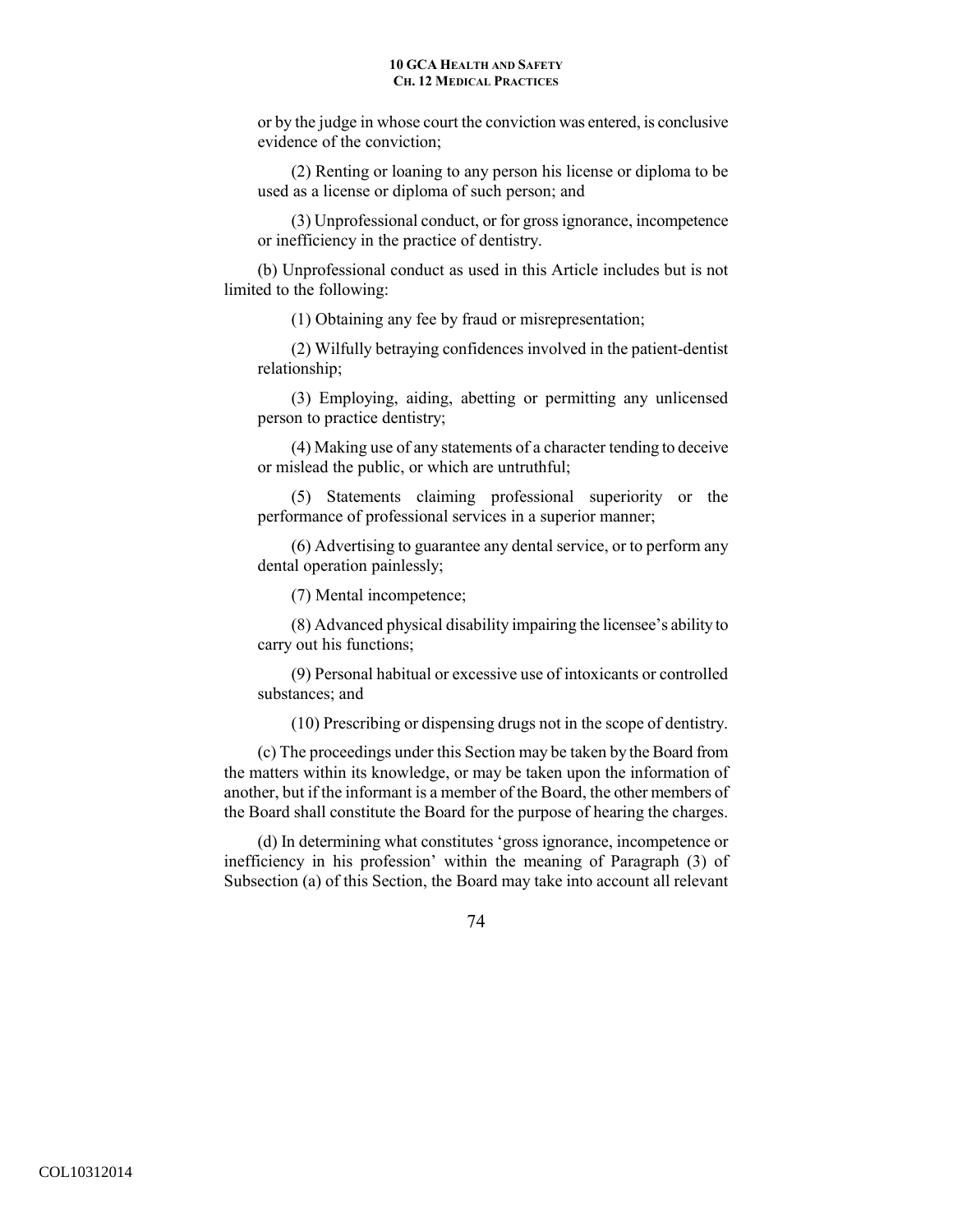factors and practices, including but not limited to the practices generally and currently followed and accepted by persons licensed to practice dentistry in this Territory, the current teachings at accredited dental schools, relevant technical reports published in recognized dental journals and the desirability of reasonable experimentation in the furtherance of the dental arts.

(e) In disciplining a person as authorized by Subsection (a) of this Section, the Board may:

(1) place him on probation;

(2) suspend his license to practice dentistry in this Territory;

(3) revoke his license to practice dentistry in this Territory;

(4) place limitations on his license to practice dentistry in this Territory; or

(5) refuse to renew his license to practice dentistry in this Territory; or

(6) take such other disciplinary action as the Board in its discretion finds proper, including assessment of the costs of the disciplinary proceedings.

(f) If the Board places any person upon probation as set forth in Paragraph (1) of Subsection (e) of this Section, the Board may determine and may at any time modify the conditions of the probation and may include among them any reasonable condition for the purpose of protection of the public and for the purpose of the rehabilitation of the probationer or both. Upon expiration of the term of probation, further proceedings shall be abated by the Board if the holder of the license furnishes the Board with evidence that he is competent to practice dentistry, and has complied with the terms of probation. If such evidence fails to establish to the satisfaction of the Board that the person is competent, or if such evidence shows that he has not complied with the terms of the probation, the Board may revoke or suspend the license.

(g) If a license to practice dentistry in this Territory is suspended, the holder of the license may not practice during the term of suspension. Upon the expiration of the term of suspension, the license shall be reinstated by the Board if the licensee furnishes the Board evidence on the basis of which the Board finds that he is competent to practice dentistry, and that he has not practiced dentistry in this Territory during the term of suspension. If such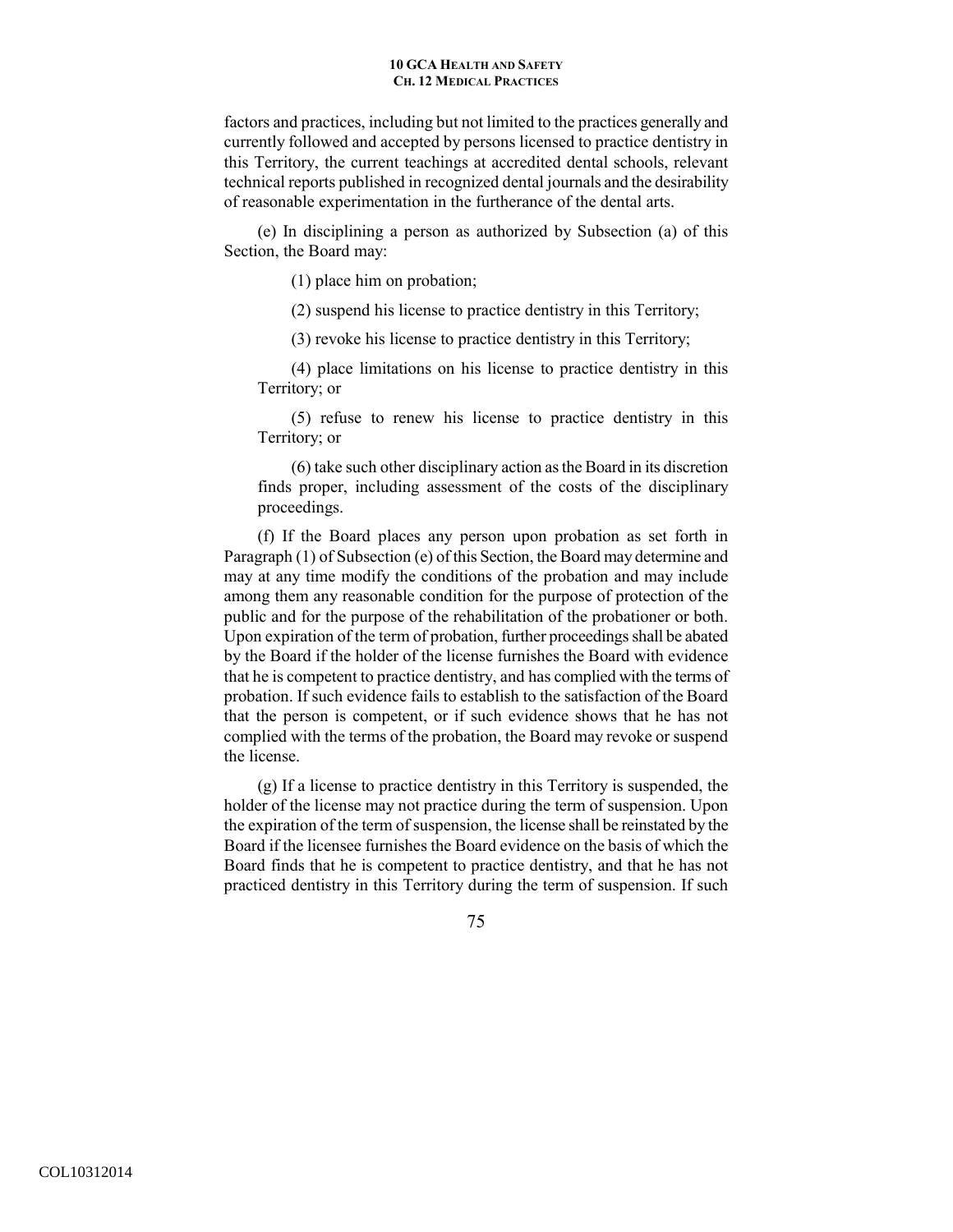evidence fails to establish to the satisfaction of the Board that the holder is competent, or if any evidence shows he has practiced dentistry in the Territory during the term of suspension, the Board may revoke the license after notice and hearing.

# **§ 12418. Hearing Procedure; Cancellation of License.**

 (a) All proceedings relating to the discipline of a licensee shall be in accordance with the Administrative Adjudication Law.

(b) Upon the revocation or suspension of or refusal to renew any license, the fact shall be noted upon the records of the Board and any license revoked shall be marked as cancelled upon the date of its revocations.

If the licensee seeks judicial review, then during the time of judicial review the licensee shall not be permitted to practice dentistry if the grounds for action by the Board were:

(1) Mental incompetence;

(2) Advanced physical disability impairing the licensee's ability to carry out his functions;

(3) Habitual and excessive use of intoxicants; or

(4) Habitual and excessive use of controlled substances.

## **§ 12419. Prohibited Practices.**

No person shall:

(a) Use or attempt to use any diploma, certificate or transcript, which has been purchased, fraudulently issued, counterfeited or materially altered, either as a license or color of license to practice dentistry, or in order to procure registration as a dentist;

(b) Practice dentistry under a false or assumed name;

(c) In an affidavit, required of an applicant for examination, license or registration, under this Article, wilfully make a false statement in a material regard;

(d) Within ten (10) days after demand made by the secretary of the Board, fail to furnish to the Board the name and address of all persons practicing or assisting in the practice of dentistry in the office of such person at any time within sixty (60) days prior to the notice, together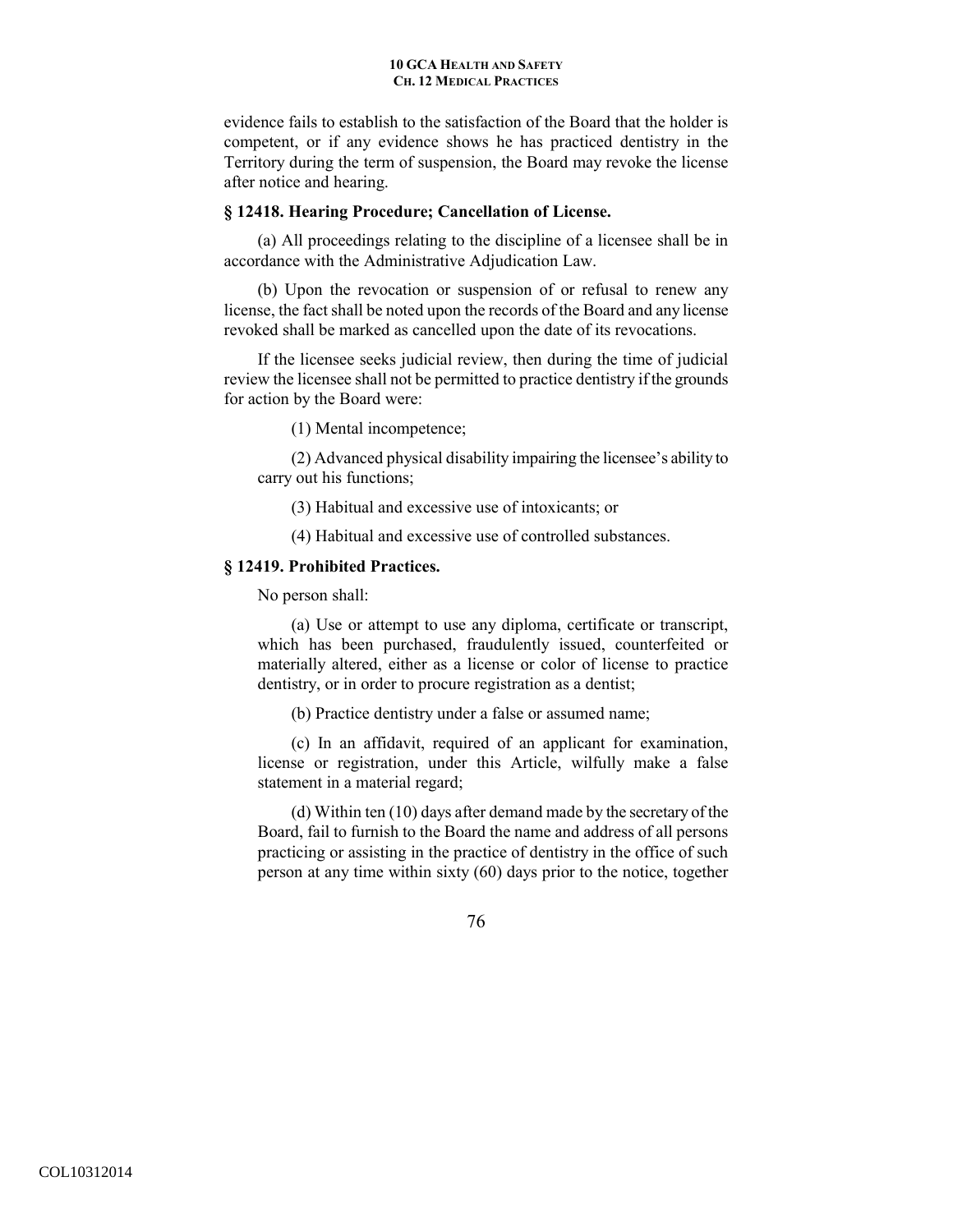with a sworn statement showing under and by what license or authority such person and employee are and have been practicing dentistry; or

(e) Knowingly display in or about the office or building a sign or signs of a former dentist, owner or occupant, or use the name of a former dentist in any form of advertising or listing for a period longer than twelve (12) months after such person ceases to be connected with such office.

# **DENTAL BOARD**

----------

- § 12430. Board of Examiners for Dentistry.
- § 12431. Removal from Office.
- § 12432. Attorney General as Representative.
- § 12433. Oath of Office.
- § 12434. Quorum.
- § 12435. Powers.
- § 12436. Fees; Meetings.
- § 12437. Personnel.

## **§ 12430. Board of Examiners for Dentistry.**

There is created the 'Board of Examiners for Dentistry' (referred to as the 'Board'in this Article). The Board shall consist of five (5) members to be appointed by the Governor. At least four (4) members shall be licensed dentists. All members shall be citizens or permanent residents of the United States who have resided on Guam for at least two (2) years. Each Board member shall hold office for three (3) years until his successor is appointed and qualified. Of the first five (5) members appointed to the Board, two (2) shall be designated to serve for a term of three (3) years, two (2) shall be designated to serve for a term of two (2) years and the other member shall be designated for a one (1) year term. At the first meeting of the newly appointed Board, the member shall determine by lot the length of term of his office. A vacancy in the Board shall be filled by appointment of the Governor for the remainder of the term of his predecessor. Terms of office shall begin on the first Monday on October. Members may receive expenses necessary to the performance of their duties.

### **§ 12431. Removal from Office.**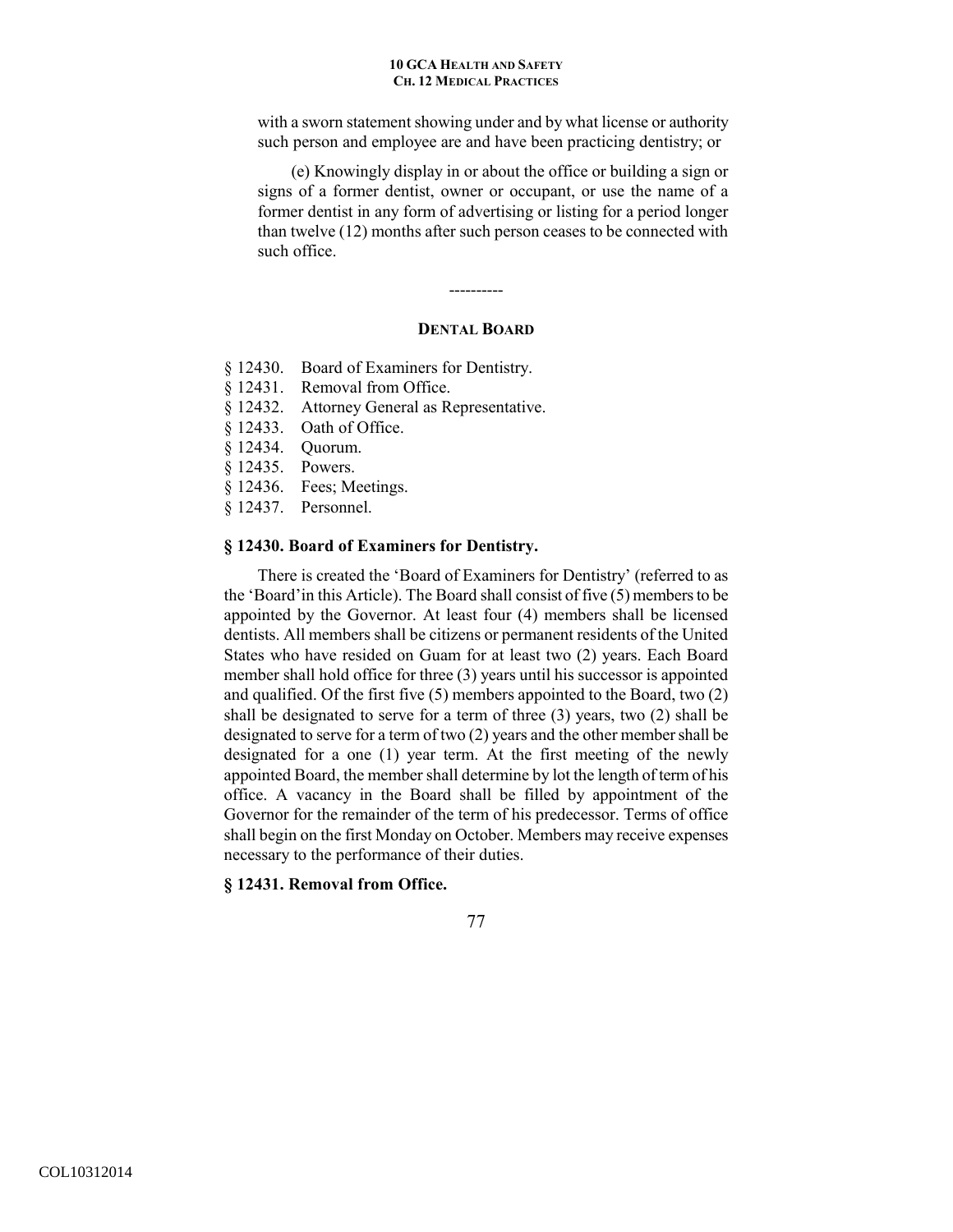If the Governor finds that a member has not performed his duties then he may remove him from office.

# **§ 12432. Attorney General as Representative.**

 The Attorney General shall represent without fee the Board of Examiners for Dentistry.

# **§ 12433. Oath of Office.**

Each member of the Board shall, before entering upon the duties of office, take and subscribe the oath set forth in the Organic Act.

# **§ 12434. Quorum.**

 Three (3) members of the Board shall constitute a quorum of the Board for the purpose of conducting its business and exercising its powers and for all other purposes. A majority of the members present in any meeting of the Board shall prevail.

# **§ 12435. Powers.**

 The Board shall have all the powers necessary and convenient to carry out and perform the purposes and provisions of this Article including the following, in addition to other powers and duties granted in this Article, and may:

(a) Have a seal and modify it;

(b) Enter into and execute contracts and instruments of every kind of nature, necessary and convenient to the exercise of its powers and function;

(c) Make and from time to time modify and repeal rules and regulations, not inconsistent with this Article and approved by the Commission, providing for the administration of its affairs and operations, and for carrying into effect its powers and purposes;

(d) Maintain records;

(e) Acquire any personal property by lease, purchase gift or grant necessary to the administration of the affairs of the society; and

(f) Hold hearings as required to fulfill its duties.

**2013 NOTE:** Pursuant to the authority granted by 1 GCA § 1606, numbers and/or letters were altered to adhere to the Compiler's alpha-numeric scheme.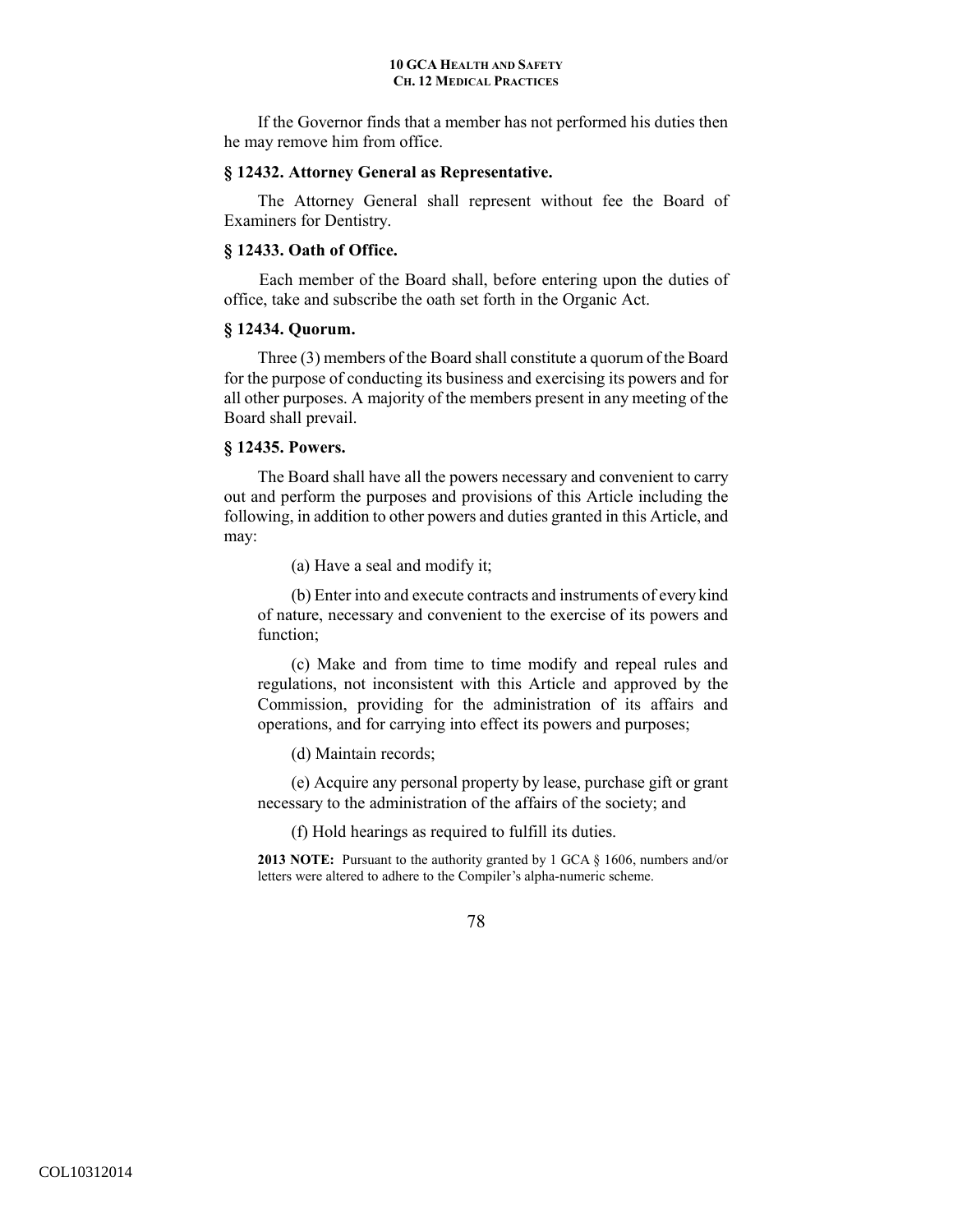### **§ 12436. Fees; Meetings.**

 (a) The Board shall establish fees as required in this Article. Resolutions of the Board setting fees need not be adopted in accordance with the Administrative Adjudication Law. All fees, except those transmitted for national examinations, shall be deposited in the General Fund.

(b) The Board shall comply with the requirements of the Open Government Law (P.L. 13-35) but when the Board is preparing examinations, grading examinations, discussing the eligibility of a person to be licensed to practice dentistry or reviewing evidence obtained at a hearing for disciplinary action the Board shall be in executive session and may exclude the press and members of the public.

(c) The Board may meet as often as necessary to conduct its business but not less than four (4) times per year.

# **§ 12437. Personnel.**

 The Commission, with the advice and consent of the Board, may employ and assign to the Board such consultive and technical personnel as may be necessary or desirable for the proper functioning of the Board and the administration of this Article. The Commission may assign to the Board such administrative, clerical and other employees as may be necessary or desirable for the proper functioning of the Board and administration of this Article.

----------

# **DENTAL SPECIALTY DECLARATION**

§ 12440. Dental Specialty Declaration.

# **§ 12440. Dental Specialty Declaration.**

 No dentist in the Territory shall hold himself out to the public, advertise, declare or in any way proclaim to be a specialist in any of the recognized dental specialties unless he has completed an American Dental Association certified training program and is Board eligible. The recognized dental specialties and the requirements for each specialty shall be established annually by the Board.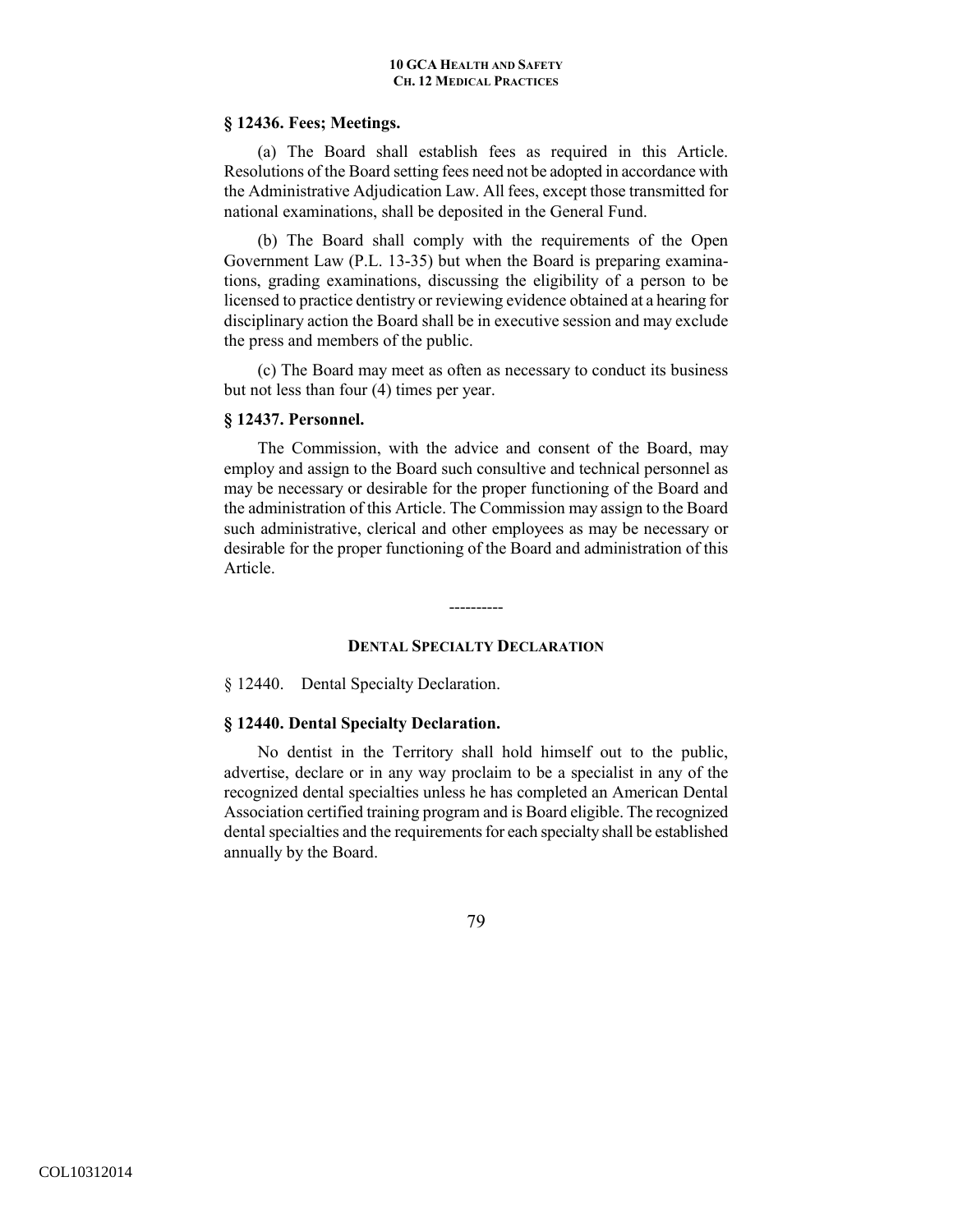## **REGULATION OF ANCILLARY DENTAL PERSONNEL**

----------

- § 12450. Dental Hygienists, Dental Auxiliaries and Dental Assistants.
- § 12451. Application for Licensure.
- § 12452. Examination by Board.
- § 12453. Person Certified Elsewhere.
- § 12454. Issuance and Renewal of Licenses.
- § 12455. Responsibilities and Duties

### **§ 12450. Dental Hygienists, Dental Auxiliaries and Dental Assistants.**

 The intent of regulating the functions of auxiliary dental personnel is not to remove the responsibility of the licensed dentist, but to define the various levels of training and competence of these personnel. Licensure or certification shall not imply authorization to perform delineated duties without the supervision of a licensed dentist.

# **§ 12451. Application for Licensure.**

 (a) Each application for a license as a dental hygienist shall be in writing and signed by the applicant.

(b) Each application for certification as a dental technician or auxiliary shall be in writing and signed by the applicant.

(c) Certification without examination shall be made in accordance with the provisions of § 12453 or § 12454 of this Chapter.

(d) Any graduate from a dental or dental hygiene school accredited by the Commission on Accreditation of the American Dental Association, or its successor agency, if any, or any other nationally recognized accrediting agency may apply for and shall be examined for a license to practice a dental hygiene occupation.

(e) Foreign trained and other graduates from non-accredited dental hygiene programs may apply for a dental hygiene license. The Board, by regulation shall establish such requirements as will reasonably assure that an applicant's training and education are sufficient for licensure.

### **§ 12452. Examination by Board.**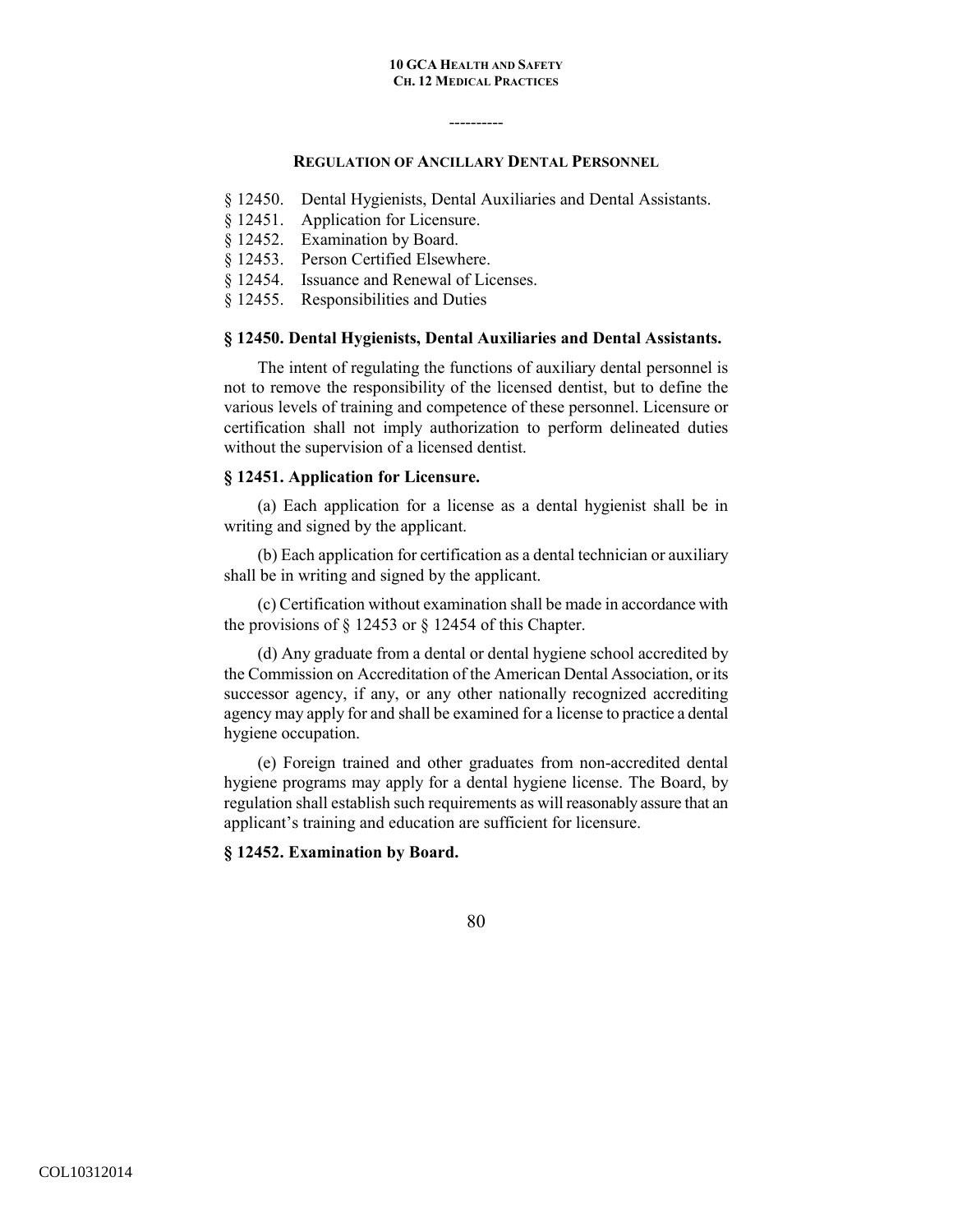(a) Every applicant for dental hygiene licensure who does not qualify for exception to licensure or exemption from examination under §§ 12453 and 12454 of this Article shall be subject to examination by the Board. The Board may administer written, laboratory and clinical examinations to test professional knowledge and skills. The Board may accept the results of national standardized examination in satisfaction of the written examination authorized by this Section and may accept the results of regional testing agencies in satisfaction of the laboratory clinical examination authorized by this Section.

(b) The Board may waive the formal educational requirements for dental auxiliary examination where it appears that the applicant has acquired significant experience in the dental auxiliary occupation.

# **§ 12453. Person Certified Elsewhere.**

 If an applicant for certification is already certified in a jurisdiction of the United States to practice a certified auxiliary occupation, the Board shall issue the appropriate auxiliary occupation certification to the applicant upon evidence that:

(a) the applicant is currently an active, competent practitioner;

(b) the applicant has practiced at least three (3) years out of the five (5) years immediately proceeding his application;

(c) the applicant currently holds a valid certificate in a state of the United States;

(d) no disciplinary proceeding or unresolved complaint is pending at the time a certificate is to be issued by this Territory; and

(e) the certificate requirements in the jurisdiction are substantially similar to or higher than those required by this Territory.

**2013 NOTE:** Pursuant to the authority granted by 1 GCA § 1606, numbers and/or letters were altered to adhere to the Compiler's alpha-numeric scheme.

# **§ 12454. Issuance and Renewal of Licenses.**

 (a) The Board shall, upon the applicant's satisfactory completion of the educational requirements and written, laboratory and clinical examinations authorized under this Article, and upon receipt of the requisite fees, issue or renew the appropriate license.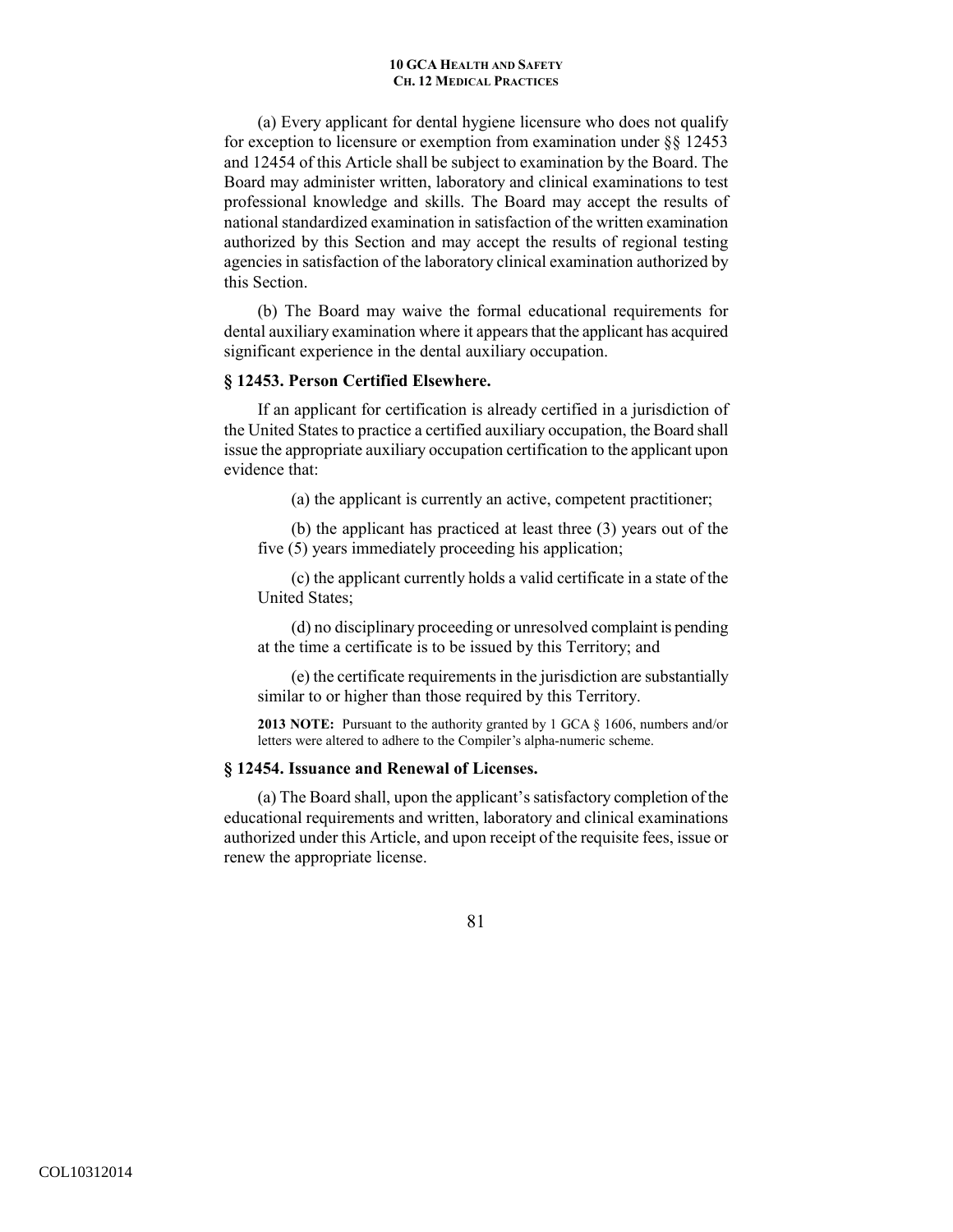(b) In cases of unusual hardship, as determined by the Board, the Board may grant a temporary license to an applicant who has completed all requirements established by this Article for licensure except for examination or other required evaluation procedure. A temporary license issued pursuant to this Section may be granted for not to exceed one (1) year. The Board may place restrictions on practitioners so licensed including, but not limited to practice locations, authorized procedures and supervisory arrangements.

(c) Each holder of a dental auxiliary license may apply for renewal of their license upon payment of periodic fees, as determined by the Board. Each license shall expire on September 30 of each year. Failure to renew within sixty (60) days of the due date shall void the license. A valid license may not be reinstated until a written application is filed and payment is received for the renewal fee and a delinquency fee.

(d) The Board shall establish fees to be paid in connection with the licensure and testing process, licensure renewal and delinquency. The Board shall establish procedures or functions which dentists may lawfully delegate to dental auxiliaries. The Board may authorize delegation of any function except those responsibilities reserved to dentists. Each order of the Board promulgated by this Section shall describe the function, the level of education or training which an auxiliary must have in order to permit delegation and the degree of supervision which the functions require.

### **§ 12455. Responsibilities and Duties.**

The following responsibilities shall not be assigned by the dentist or the Board as duties to be performed by the ancillary personnel:

(a) Administration of pharmaceutical without the direct supervision of a dentist;

(b) Cutting hard or soft tissues;

(c) Diagnosis of dental disease;

(d) Prescribing a course of treatment;

(e) Removal of teeth; and

(f) Routine administration of injectable medications.

**2013 NOTE:** Pursuant to the authority granted by 1 GCA § 1606, numbers and/or letters were altered to adhere to the Compiler's alpha-numeric scheme.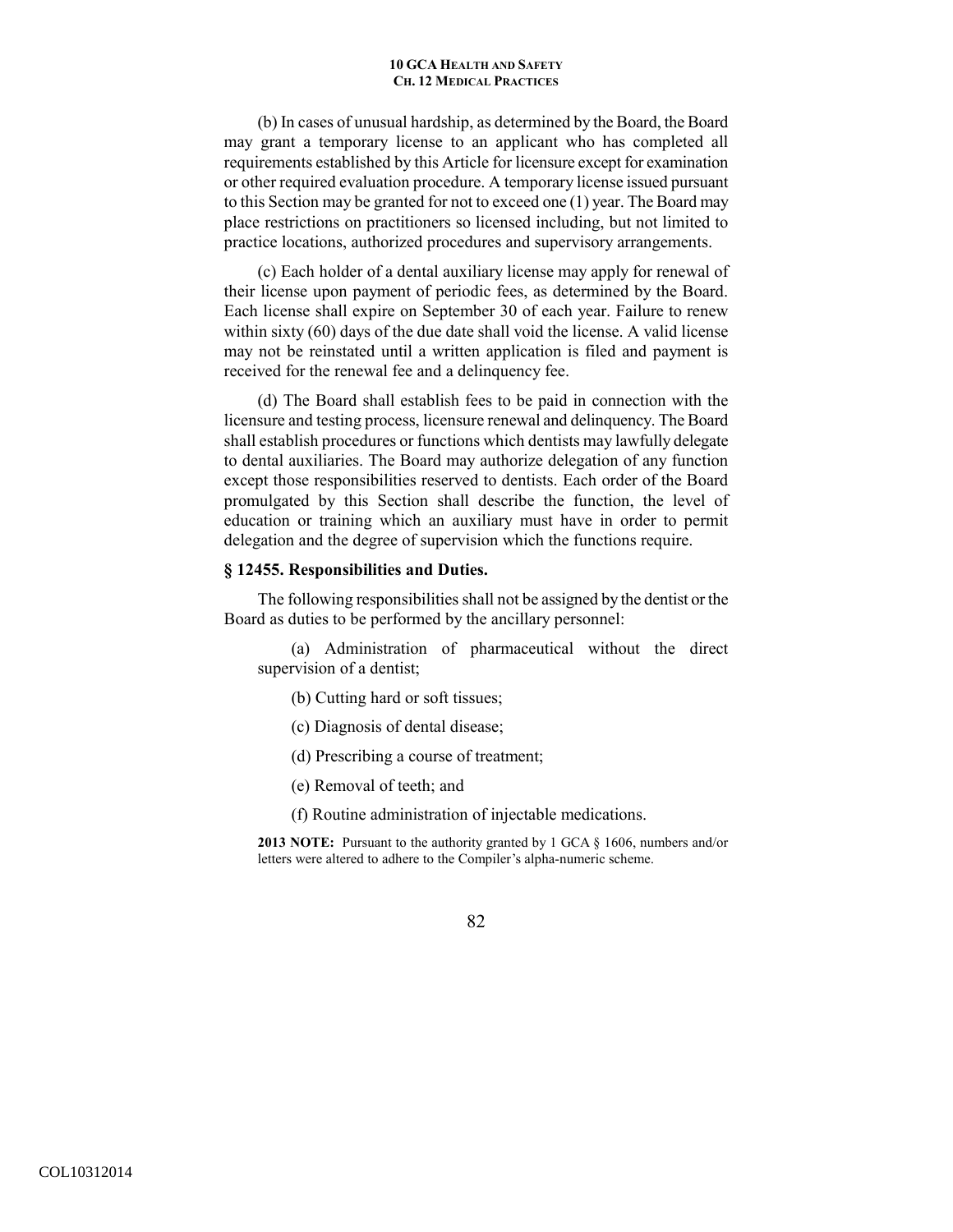# **CONTINUING DENTAL EDUCATION AS A REQUIREMENT FOR LICENSURE RENEWAL**

----------

- § 12460. Continuing Dental Education: Definitions.
- § 12461. Continuing Dental Education and Licensure Renewal.

§ 12462. Renewal of License.

# **§ 12460. Continuing Dental Education: Definitions.**

As used in this Article:

(a) Continuing Dental Education means the dental learning experiences attended by dentists or dental auxiliaries during the course of their professional life, such as formal lectures in classrooms, dental scientific seminars, table clinics presented by dental schools and dental conventions and meetings, scientific lectures presented through dental societies and subscription to dental journals or audiovisual materials, or both.

(b) Category I Courses means those courses, seminars or table clinics which are endorsed or certified by the Dental Examination and Review Board of Guam, the American Dental Association or Federation Dentaire Internationale. These are usually offered by Continuing Education Departments of accredited dental schools.

(c) Category II Courses means those courses attended through various dental society programs and seminars, lectures presented at dental study clubs, scientific papers delivered before dental society meetings and conventions and subscription and reading, watching/listening to journals and audiovisual materials.

# **§ 12461. Continuing Dental Education and Licensure Renewal.**

 Prior to renewal of a license, a dentist must submit evidence of having completed or attended a total of sixty-five (65) credit hours of Continuing Dental Education in both Category I and Category II, of which not less than twenty (20) hours shall be from Category II, at the end of every two (2) years before being allowed to pay his annual renewal fee.

 (a) One Credit Unit is equivalent of one (1) hour attendance of Category I courses.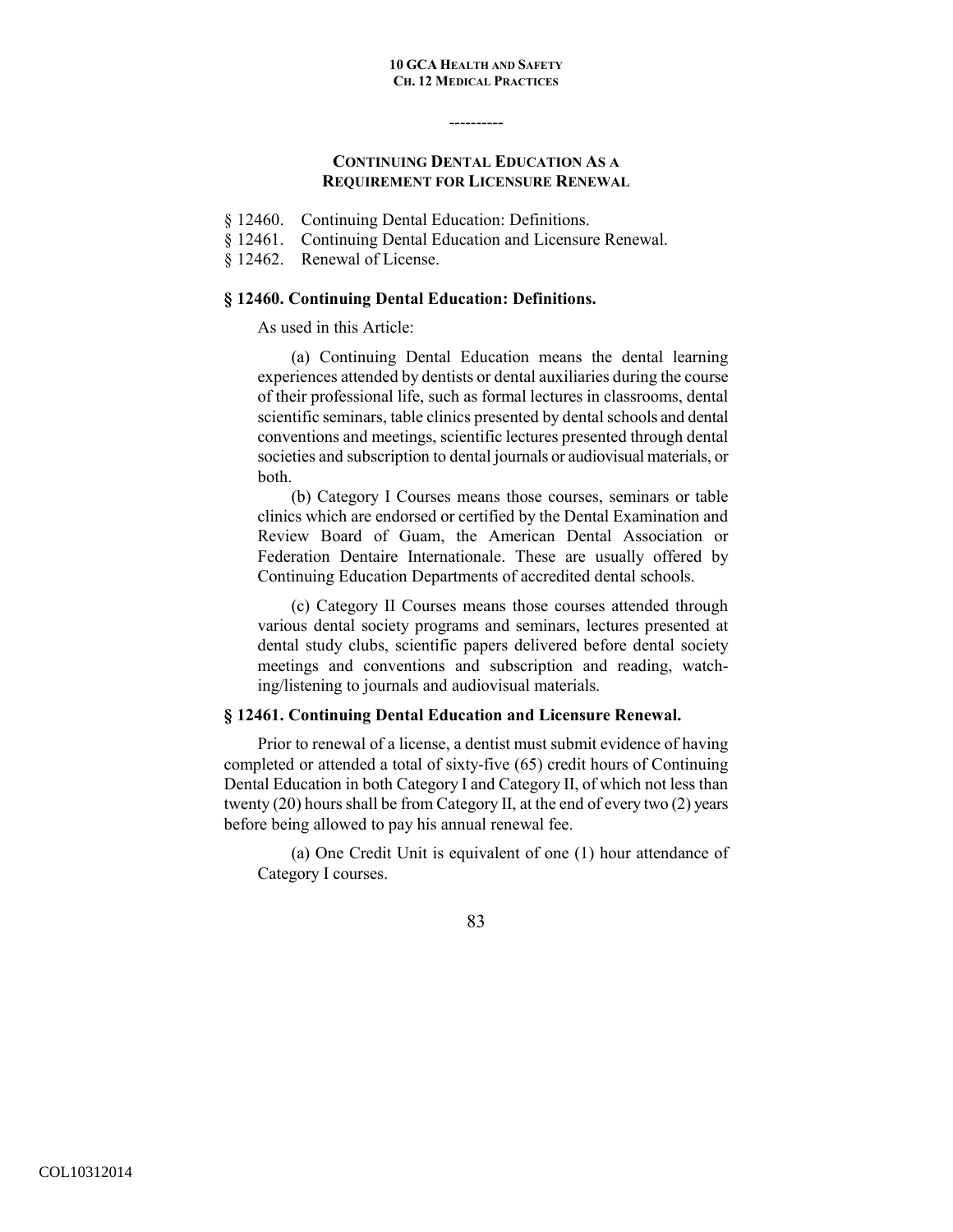(b) Credit Unit equivalency of Category II courses, lectures, seminars, scientific papers, journals or audiovisual materials shall be evaluated by the Board.

 (c) A dentist licensed by the territory of Guam who is also a licensed dentist in another jurisdiction and who has completed Continuing Dental Education credit unit hours under the category in the jurisdiction in which he is licensed may apply those Continuing Dental Education units towards his licensure renewal in the territory of Guam.

 (d) Under certain unusual circumstances, such as illness or temporary disability of a licensed dentist, which makes it impossible for him or her to complete the Continuing Dental Education requirements, the Board may waive the Continuing Dental Education requirement for the dentist for that particular year.

**SOURCE:** Amended by P.L. 21-33:8.

# **§ 12462. Renewal of License.**

 The Continuing Dental Education requirements shall be met in order for issuance of a renewal license in 1985 and continue for each succeeding biennial period.

----------

## **PENALTIES**

§ 12470. Penalties.

§ 12471. Persons Already Licensed.

### **§ 12470. Penalties.**

 Penalties for violations of the Guam Dental Practice Act pertain to licensed and non-licensed persons.

(a) A person who practices dentistry or who attempts to practice dentistry without a license shall be guilty of a third degree felony.

(b) A person who practices as a dental hygienist, or who attempts to practice as a dental hygienist, without a license shall be guilty of a misdemeanor.

# **§ 12471. Persons Already Licensed.**